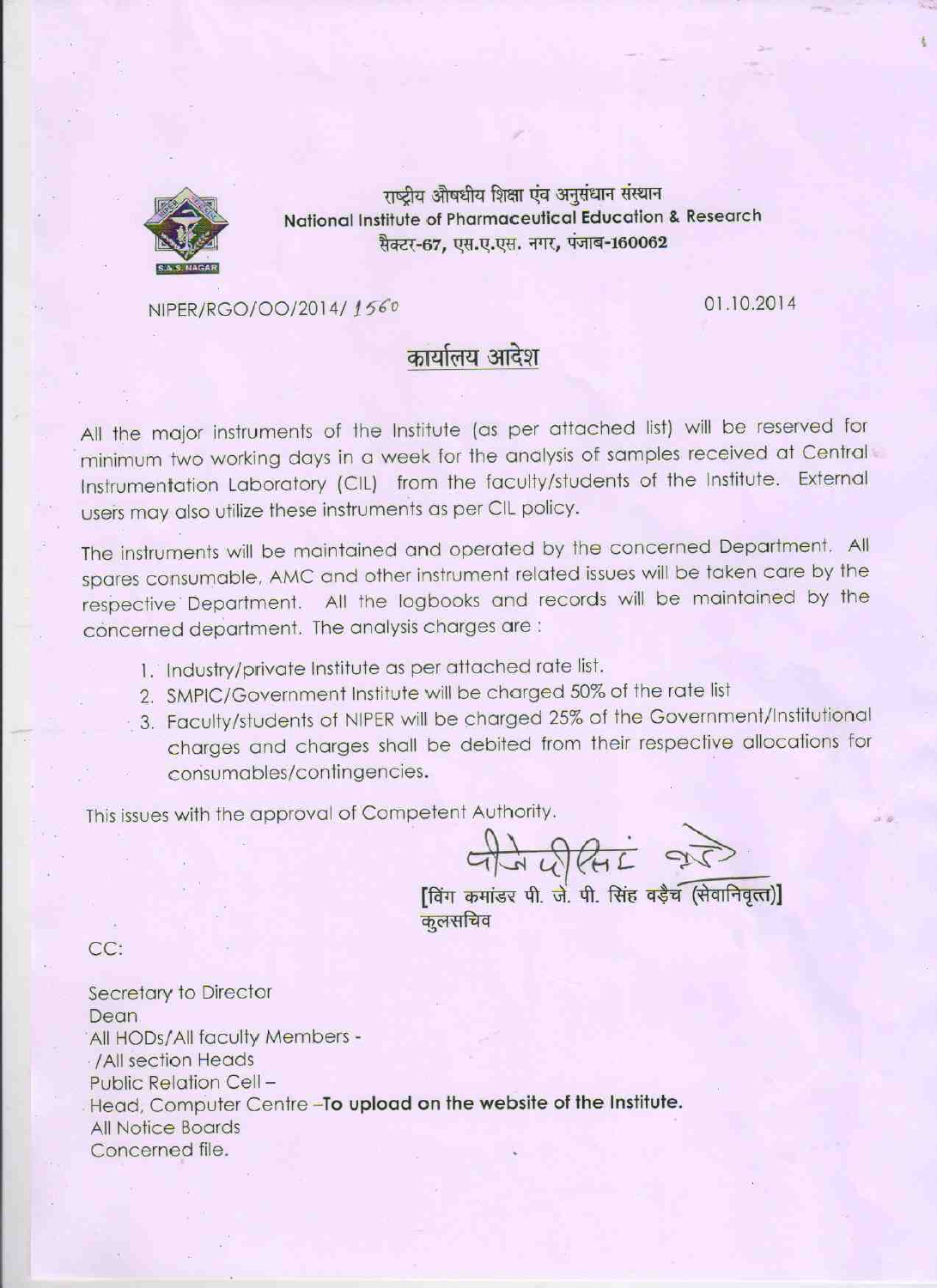### **List of NIPER Instruments**

ý.

| S. No.                  | <b>Instrument</b>                                                                                         |  |
|-------------------------|-----------------------------------------------------------------------------------------------------------|--|
| 1                       | <b>NMR SPECTROMETER</b>                                                                                   |  |
|                         | Make: JEOL                                                                                                |  |
|                         | Model: ECA500 MHz<br>LC-NMR- SHIMADZU-JEOL 500 MHz                                                        |  |
| $\overline{2}$          |                                                                                                           |  |
| $\overline{\mathbf{3}}$ | <b>LC/MS MicroTOF</b><br><b>Make: Bruker</b>                                                              |  |
| $\boldsymbol{4}$        | LCMS <sup>n</sup>                                                                                         |  |
|                         | Make: Thermo                                                                                              |  |
|                         | Model: LTQ-XL                                                                                             |  |
| 5                       | <b>Accelerated Solvent Extraction</b>                                                                     |  |
|                         | (ASE)<br><b>FREEZE DRYER</b>                                                                              |  |
| 6                       | (Lyophilizer)                                                                                             |  |
| $\overline{7}$          | <b>HPLC</b>                                                                                               |  |
|                         | Make: Shimadzu                                                                                            |  |
| 8                       | <b>HP-TLC</b>                                                                                             |  |
| 9                       | <b>GC-MS with Head Space</b>                                                                              |  |
| 10                      | <b>LCMS</b>                                                                                               |  |
| 11                      | <b>Spray Dryer</b>                                                                                        |  |
| 12                      | <b>Supercritical Fluid Extraction (SCFE) Facility (Laboratory Scale)</b>                                  |  |
| 13                      | <b>Supercritical Fluid Extraction (SCFE) Facility (Pilot Scale)</b>                                       |  |
| 14                      | <b>HR-TEM</b>                                                                                             |  |
| 15                      | <b>Variable Pressure Scanning Electron</b>                                                                |  |
|                         | Microscope (SEM) Hitachi S3400N<br>Atomic Force Microscope-Veeco Bioscope II Life Science (with IOM Nikon |  |
| 16                      | <b>TE2000)</b>                                                                                            |  |
| 17                      | <b>Confocal Laser Scanning Microscope FV</b>                                                              |  |
|                         | <b>1000 SPD</b>                                                                                           |  |
| 18                      | Real Time In Vivo Optical Imaging (Biospace Measures, France)                                             |  |
| 19                      | <b>Research Grade Rheometer,</b>                                                                          |  |
|                         | <b>Bohlin C-V0R150</b><br>Vir Tis Advantage Freeze Dryer,                                                 |  |
| 20                      | 2.0 EL-85                                                                                                 |  |
| 21                      | <b>High Pressure Homogenizer</b>                                                                          |  |
|                         | <b>Emulsiflex C-3</b>                                                                                     |  |
| 22                      | <b>Zeta Sizer</b>                                                                                         |  |
| 23                      | <b>Semi Preparative HPLC</b>                                                                              |  |
| 24                      | <b>Preparative HPLC</b>                                                                                   |  |
| 25                      | <b>Automated flash purification system</b>                                                                |  |
| 26                      | <b>Size Exclusion Chromatography</b>                                                                      |  |
| 27                      | <b>Freeze Dryer</b>                                                                                       |  |
| 28                      | <b>Flow Cytometer</b>                                                                                     |  |
| 29                      | <b>Ultra Centrifuge (Refrigerated)</b>                                                                    |  |

Page 1 of 1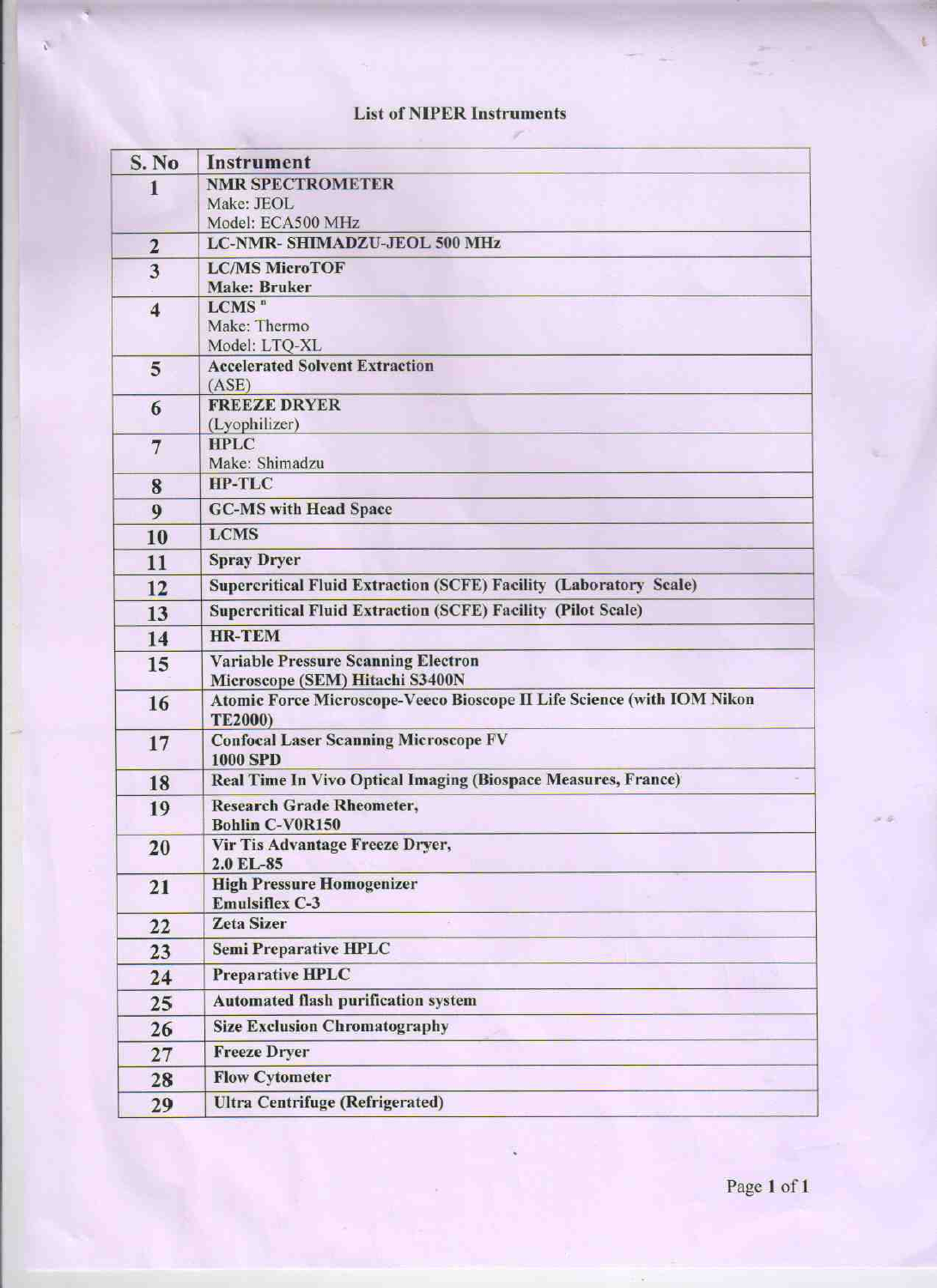#### **NATIONAL INSTITUTE OF PHARMACEUTICAL EDUCATION AND RESEARCH SECTOR 67, PHASE X, S.A.S. NAGAR - 160 062 PHONE: 0172- 2214682-87, FAX: 0172-2214692, Web: www.niper.gov.in**

#### **NIPER Instruments Sample Analysis Charges w. e. f. 1st April, 2018**

| S.             | <b>Instrument Experiments</b> | <b>Type of Experiments</b>                                             | <b>Proposed Charges for Industry</b> |
|----------------|-------------------------------|------------------------------------------------------------------------|--------------------------------------|
| N <sub>0</sub> |                               |                                                                        |                                      |
| 01             | <b>NMR SPECTROMETER</b>       | ${}^{1}H, {}^{13}C, {}^{15}N, {}^{31}P,$                               | Rs. 4500 per Spectrum or             |
|                | Make: JEOL                    | (With solvent $CDCl3$ )                                                | Rs. 4500 per hour of instrument      |
|                | Model: ECA500 MHz             | $D_2O$ Exchange etc.                                                   | time whichever is more               |
|                |                               | 1-D Normal Spectrum                                                    |                                      |
|                |                               | $^{1}$ H, $^{13}$ C, $^{15}$ N, $^{31}$ P,                             | Rs. 5000 per Spectrum or             |
|                |                               | (With DMSO- $d_6$ , CD <sub>3</sub> OD $\&$ others deutrated solvents) | Rs. 5000 per hour of instrument      |
|                |                               | 1-D Normal Spectrum                                                    | time whichever is more               |
|                |                               | 2-D COSY, HMQC or others using Gradient                                | Rs. 6000 per Spectrum or             |
|                |                               |                                                                        | Rs. 6000 per hour of instrument      |
|                |                               |                                                                        | time whichever is more               |
|                |                               | 2-D Correlation Spectrum                                               | Rs. 6000 per Spectrum or             |
|                |                               | (COSY, NOESY, ROESY, TOCSY etc.)                                       | Rs. 6000 per hour of instrument      |
|                |                               |                                                                        | time whichever is more               |
|                |                               | DEPT 45, DEPT 90 &                                                     | Rs. 8000 per Spectrum or Rs.         |
|                |                               | DEPT 135 (Combined)                                                    | 8000 per hour of instrument time     |
|                |                               |                                                                        | whichever is more.                   |
| 02             | LC-NMR-SHIMADZU-JEOL 500 MHz  | LC-NMR                                                                 | Rs. 20000 per sample for first       |
|                |                               |                                                                        | peak and Rs. 4000 for additional     |
|                |                               |                                                                        | peak for up to 1 hour run time. Rs.  |
|                |                               |                                                                        | 3000 per hour for extra              |
|                |                               |                                                                        | instrument time, and other           |
|                |                               |                                                                        | additional if usage of deutrated     |
|                |                               |                                                                        | solvents.                            |
| 0 <sub>3</sub> | <b>LC/MS MicroTOF</b>         | MS through direct injection                                            | Rs. 5000/- per sample                |
|                | <b>Make: Bruker</b>           | MS/MS through direct injection                                         | Rs. 6000/- per sample                |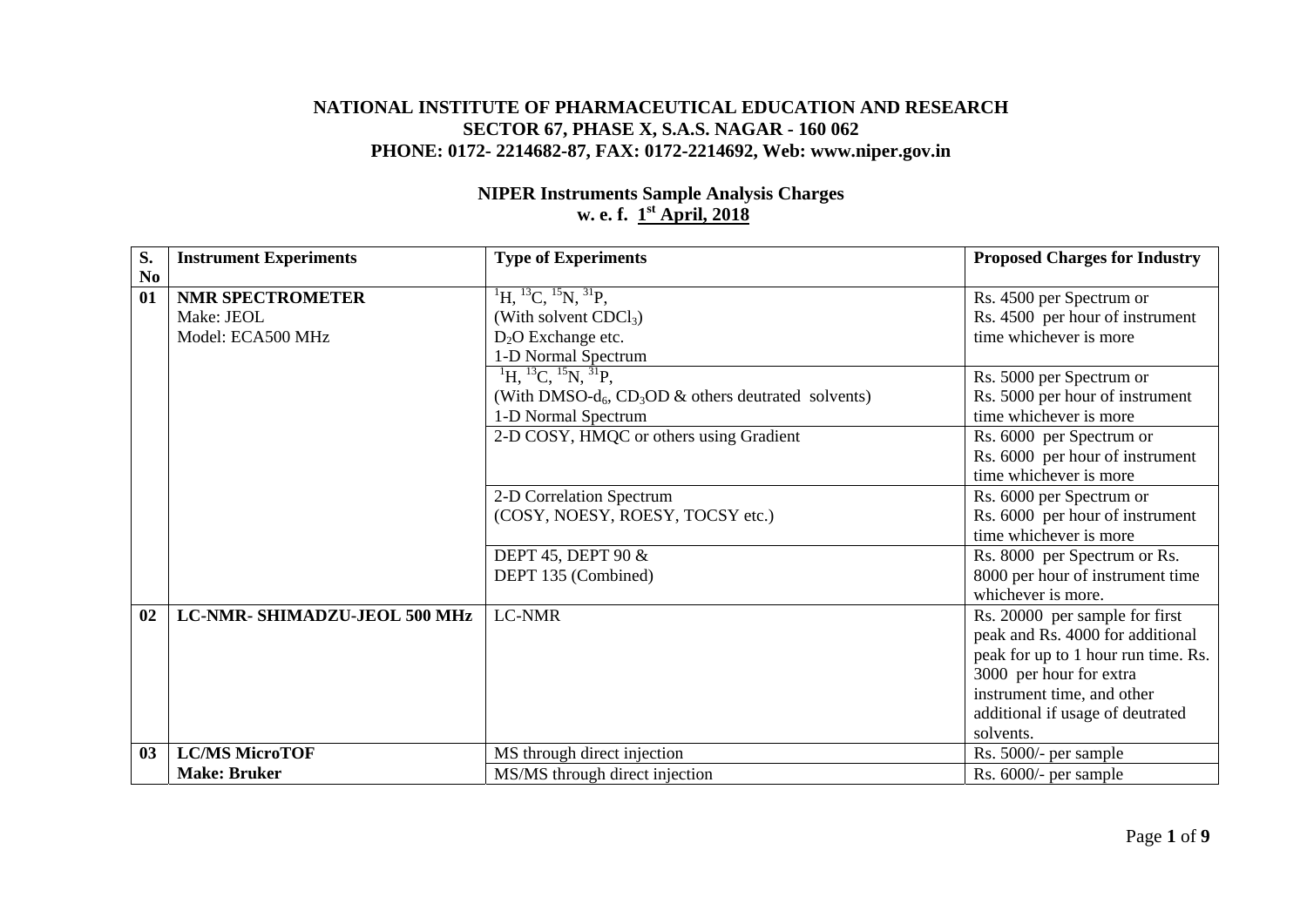|    | (Unless indicated by client, initial<br>analysis will be done in +ESI mode. If<br>subsequent analysis is required in other<br>modes, the indicated cost will be charges<br>for each subsequent injection) | LC/MS (Buffer –free method to be provided; column also may be<br>needed for rapid reproducibility)<br>LC/MS/TOF Accurate Mass Analysis (Buffer –free method to be<br>provided)<br>Method development | Rs. 6000/- per sample or Rs. 6000<br>per hour of instrument time<br>(whichever is more).<br>Rs. 7000 per sample for the first<br>peak and Rs. 2000 for an<br>additional peak. Rs. 2000 for each<br>additional injection.<br>Rs. 4000 per injection or Rs. 5000 |
|----|-----------------------------------------------------------------------------------------------------------------------------------------------------------------------------------------------------------|------------------------------------------------------------------------------------------------------------------------------------------------------------------------------------------------------|----------------------------------------------------------------------------------------------------------------------------------------------------------------------------------------------------------------------------------------------------------------|
|    |                                                                                                                                                                                                           |                                                                                                                                                                                                      | per hour.                                                                                                                                                                                                                                                      |
| 04 | LCMS <sup>n</sup><br>Make: Thermo                                                                                                                                                                         | <b>Direct Injection Mass</b>                                                                                                                                                                         | Rs. 5000 per Sample                                                                                                                                                                                                                                            |
|    | Model: LTQ-XL                                                                                                                                                                                             | Direct Injection/MS-MS (n=1)                                                                                                                                                                         | Rs. 6000 per sample                                                                                                                                                                                                                                            |
|    |                                                                                                                                                                                                           | Direct Injection / MS-MS $(n=2-9)$                                                                                                                                                                   | Additional Rs. 2000 per MS for<br>single peak                                                                                                                                                                                                                  |
|    |                                                                                                                                                                                                           | <b>LCMS</b><br>(Method to be Provided)                                                                                                                                                               | Rs. 6000 per Sample                                                                                                                                                                                                                                            |
|    |                                                                                                                                                                                                           | $LC-MS / MS (n=1)$<br>(Method to be Provided)                                                                                                                                                        | Rs. 7000 per Sample                                                                                                                                                                                                                                            |
|    |                                                                                                                                                                                                           | LC-MS / MS $(n=2-9)$<br>(Method to be Provided)                                                                                                                                                      | Additional Rs. 2000 per MS for<br>single peak                                                                                                                                                                                                                  |
| 05 | <b>Accelerated Solvent Extraction</b><br>(ASE)                                                                                                                                                            | Extraction                                                                                                                                                                                           | Rs. 2000 per solvent                                                                                                                                                                                                                                           |
| 06 | <b>FREEZE DRYER</b><br>(Lyophilizer)                                                                                                                                                                      | RBG Bottle 500 ml / 1000 ml                                                                                                                                                                          | Rs. 2000 per sample up to 100ml /<br>24 hr.                                                                                                                                                                                                                    |
| 07 | <b>HPLC</b><br>Make: Shimadzu                                                                                                                                                                             | <b>Analytical Qualitative</b>                                                                                                                                                                        | Rs. 2000 per Sample or                                                                                                                                                                                                                                         |
|    |                                                                                                                                                                                                           | <b>Analytical Quantitative</b>                                                                                                                                                                       | Rs. 2500 per Sample                                                                                                                                                                                                                                            |
|    |                                                                                                                                                                                                           | Using Conductive/Pulse detectors                                                                                                                                                                     | Rs. 3000 per Sample or                                                                                                                                                                                                                                         |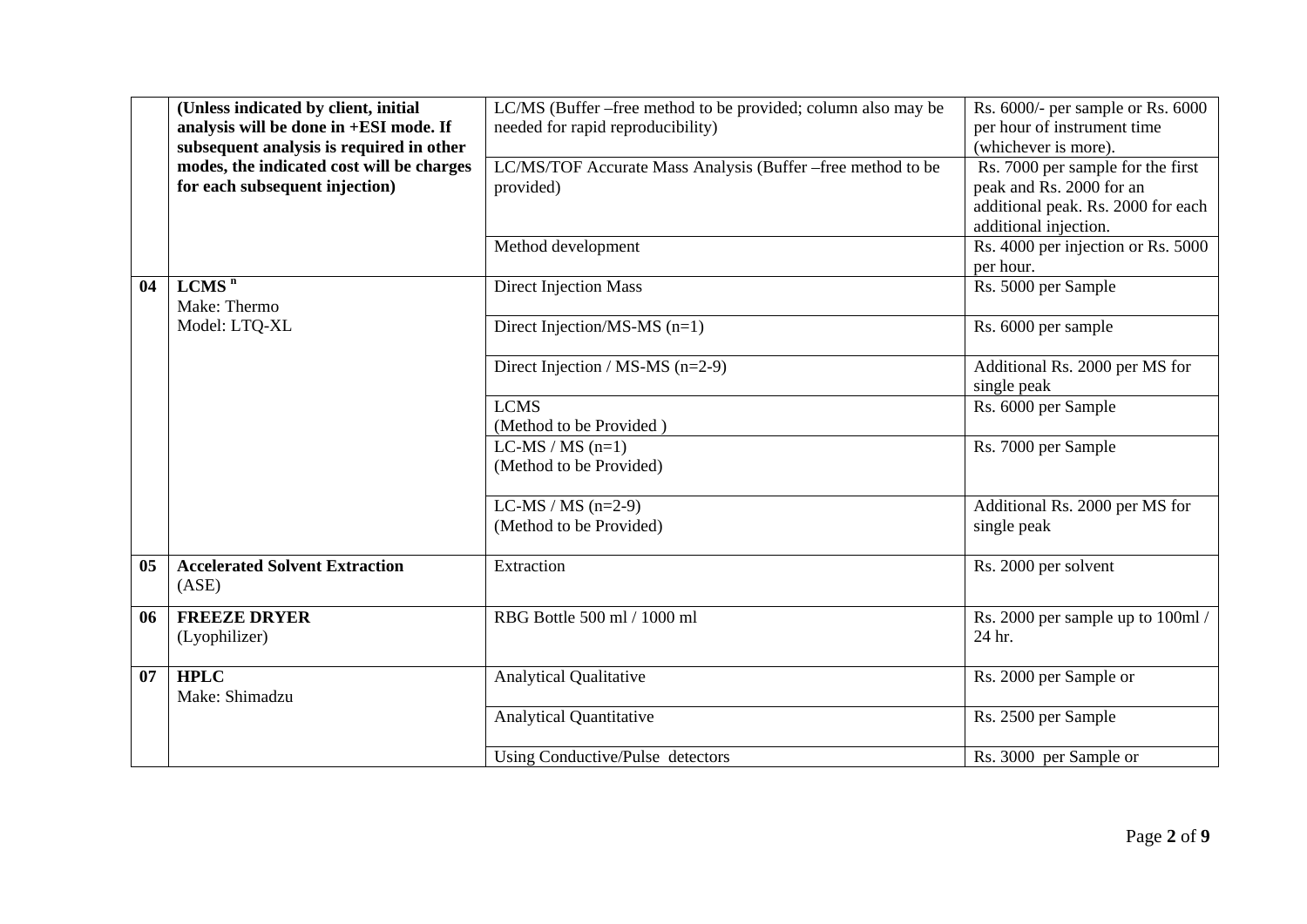|           |                              | <b>Analytical Qualitative</b>                            | Rs. 2000 per hour of instrument                           |
|-----------|------------------------------|----------------------------------------------------------|-----------------------------------------------------------|
|           |                              |                                                          | time whichever is more                                    |
|           |                              | Using ELSD detectors<br><b>Analytical Quantitative</b>   | Rs. 3000 per Sample or                                    |
|           |                              |                                                          | Rs. 2000 per hour of instrument<br>time whichever is more |
|           |                              | <b>Using Specialized Columns</b>                         |                                                           |
|           |                              | (a) Size exclusion analysis                              | Rs. 3500 per Sample                                       |
|           |                              | (b) Carbohydrate analysis                                | Rs. 3500 per Sample                                       |
|           |                              |                                                          |                                                           |
|           |                              | <b>HPLC</b> Method Development                           | Rs. 3000 per hour of instrument                           |
|           |                              |                                                          | time                                                      |
|           |                              | <b>Method Development</b>                                |                                                           |
| 08        | <b>HP-TLC</b>                | <b>Analytical Qualitative</b>                            | Rs. 3000 per Sample                                       |
|           |                              | <b>Analytical Quantitative</b>                           | Rs. 3000 per Sample or Rs. 3000                           |
|           |                              |                                                          | per hour of instrument time                               |
|           |                              |                                                          | whichever is more                                         |
|           |                              |                                                          |                                                           |
|           |                              | Standard Curve Single compound for Quantitative Analysis | Rs. 6000 with 5 point curve                               |
|           |                              | (Method to be provided)                                  |                                                           |
| 09        | <b>GC-MS with Head Space</b> | <b>Analytical Qualitative</b>                            | Rs. 5000 per Sample                                       |
|           |                              | <b>Analytical Quantitative</b>                           | Rs. 5000 per Sample                                       |
|           |                              | Method Development                                       | Rs. 5000 per hour of instrument                           |
|           |                              |                                                          | time                                                      |
|           |                              | Standard Curve Single compound for Quantitative Analysis | Rs. 6000 with 5 point curve                               |
|           |                              | (Method to be provided)                                  |                                                           |
|           |                              | <b>Library Search</b>                                    | Rs. 500 per peak                                          |
| <b>10</b> | <b>LCMS</b>                  | <b>Direct Injection Mass</b>                             | Rs. 5000 per Sample                                       |
|           |                              |                                                          |                                                           |
|           |                              | <b>LCMS</b>                                              | Rs. 6000 per Sample                                       |
|           |                              | (Method to be Provided)                                  |                                                           |
|           |                              | Method Development                                       | Rs. 6000 per hour                                         |
|           |                              | Standard Curve Single compound for Quantitative Analysis | Rs. 6000 with 5 point curve                               |
|           |                              | (Method to be provided)                                  |                                                           |
|           |                              |                                                          |                                                           |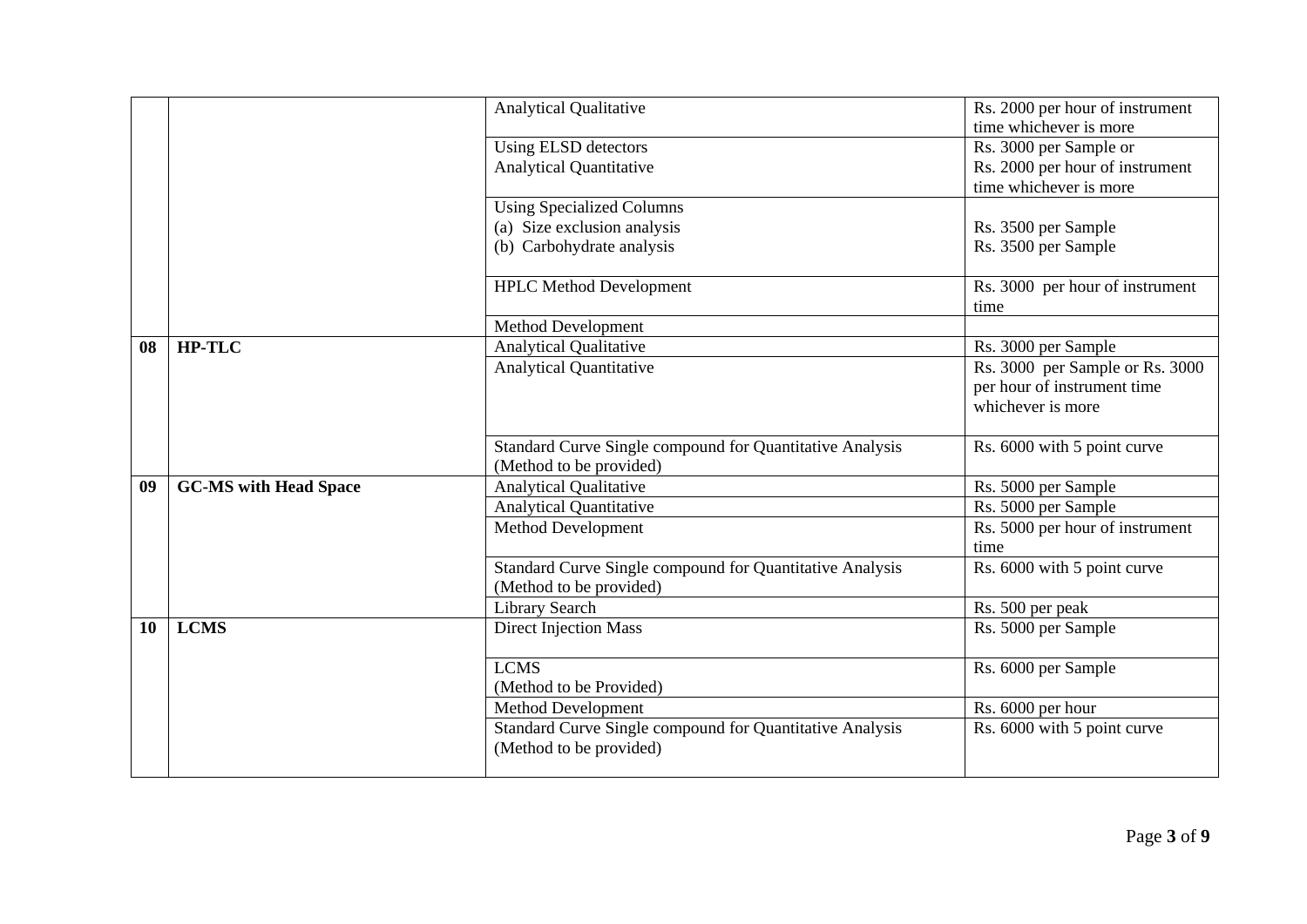| 11 | <b>Spray Dryer</b>                              | Aqueous sample                                               | Rs. 2500 per hour of instrument   |
|----|-------------------------------------------------|--------------------------------------------------------------|-----------------------------------|
|    |                                                 |                                                              | time                              |
|    |                                                 | <b>Method Development</b>                                    | Rs. 2500 per hour of instrument   |
|    |                                                 |                                                              | time                              |
| 12 | <b>Supercritical Fluid Extraction (SCFE)</b>    | Lab Scale                                                    | Rs. 5000 per sample or per hour   |
|    | <b>Facility</b>                                 |                                                              | of instrument time whichever is   |
|    |                                                 |                                                              | more                              |
|    |                                                 |                                                              |                                   |
| 13 | <b>Supercritical Fluid Extraction (SCFE)</b>    | Pilot Scale                                                  | Rs. 10000 per sample or per hour  |
|    | <b>Facility</b>                                 |                                                              | of instrument time whichever is   |
|    |                                                 |                                                              | more                              |
| 14 | <b>HR-TEM</b>                                   | Instrumentation Charges per hour of scanning and digital TEM | Rs. 10000 per sample or           |
|    |                                                 | images (on CD provided by user)                              | Rs. 10000 per hour of instrument  |
|    |                                                 |                                                              | time whichever is more            |
|    |                                                 | <b>EDS</b> Analysis                                          | Rs. 2000 per scan                 |
|    |                                                 | <b>STEM Imaging</b>                                          | Rs. 2000 per snap                 |
|    |                                                 | Ultra microtome                                              | Rs. 2000 per block (5 sections on |
|    |                                                 |                                                              | the grid without staining)        |
| 15 | <b>Variable Pressure Scanning Electron</b>      | Per sample Imaging (normal) using carbon or gold coating     | Rs. 5000                          |
|    | Microscope (SEM) Hitachi S3400N                 |                                                              |                                   |
|    | Resolution: SE Image-3 nm at 30 KV in           | Per sample Imaging (Using cooling stage)                     | Rs. 7500                          |
|    | High Vacuum mode; 10 nm at 3 KV in              |                                                              |                                   |
|    | High Vacuum mode; BSE Image 4 nm at             | Elemental analysis by EDS per sample                         | Rs. 5000                          |
|    | 30 KV in variable pressure mode.                |                                                              |                                   |
|    | <b>Detectors:</b>                               | CPD Per sample                                               | Rs. 1000                          |
|    | Secondary Electron Detector; High               |                                                              |                                   |
|    | sensitivity 5 Quadrant Semiconductor type;      |                                                              |                                   |
|    | <b>Back Scattered Electron Detector (BSED);</b> |                                                              |                                   |
|    | <b>Environmental Secondary Electron</b>         |                                                              |                                   |
|    | Detector;                                       |                                                              |                                   |
|    | Thermo EDS System Free X-ray Super Dry          |                                                              |                                   |
|    | Si (Li) Detector II with Light window for       |                                                              |                                   |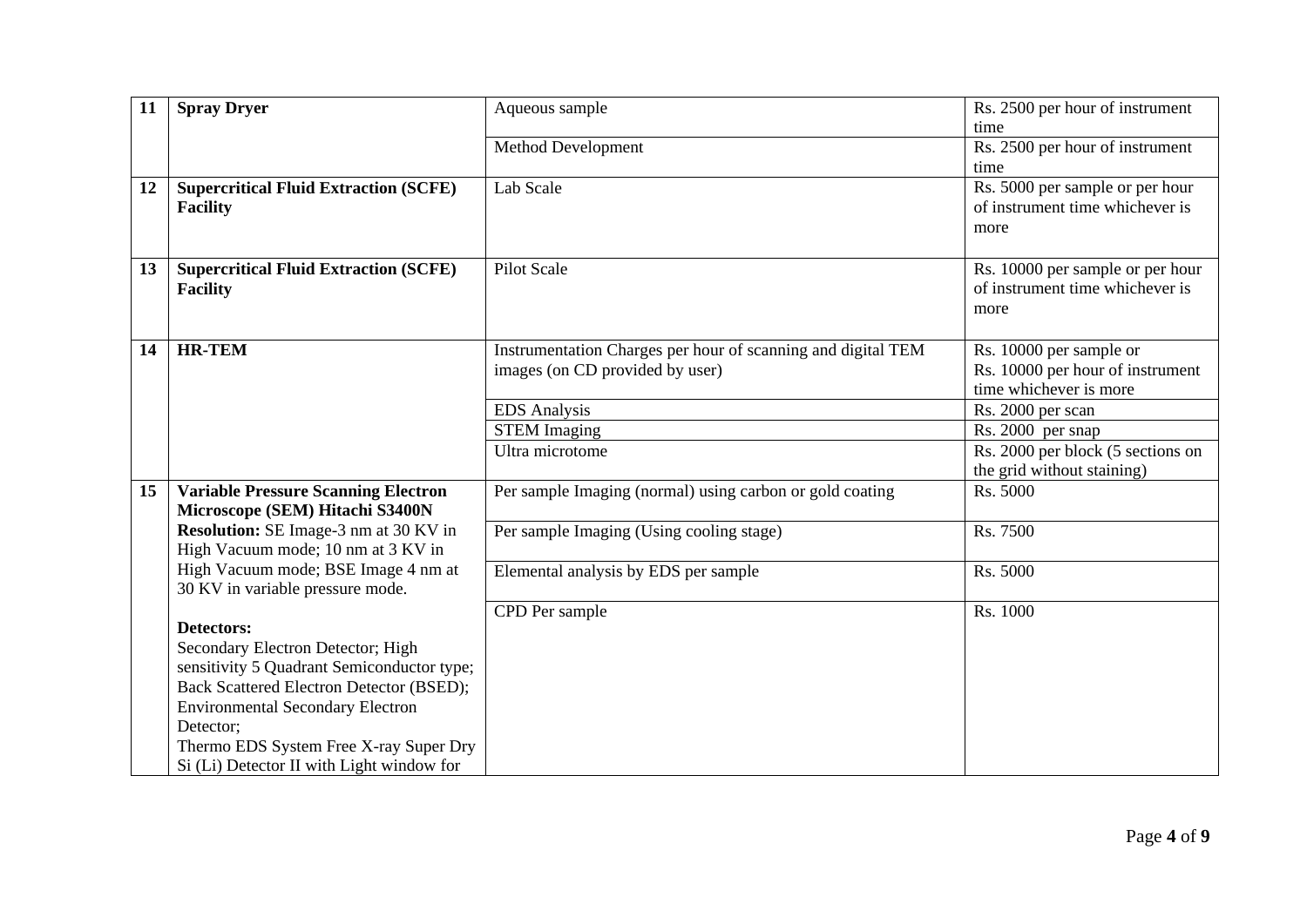|                 | elemental analysis from Be/B to Uranium.<br>Deben Cooling stage $(-25 \text{ to } +50 \degree \text{C});$<br>Critical point drier available,                                                                      |                                 |                                                                                                                                       |
|-----------------|-------------------------------------------------------------------------------------------------------------------------------------------------------------------------------------------------------------------|---------------------------------|---------------------------------------------------------------------------------------------------------------------------------------|
|                 | Application areas: Biology, Geology,<br>Metallurgy, Material Science.<br>Sample nature for analysis: Liquid, solid,<br>tissues, cells etc.<br>CPD (Critical Point Drying)                                         |                                 |                                                                                                                                       |
| 16 <sup>1</sup> | <b>Atomic Force Microscope-Veeco</b><br><b>Bioscope II Life Science (with IOM</b><br>Nikon TE2000)                                                                                                                |                                 | Rs. 5000 * Per Sample Imaging<br>(up to 3 images or 3 Scans)<br>Rs. 1000 each additional scan                                         |
|                 | <b>Control Station: Nanoscope V Imaging:</b><br>Tapping, contact and force modulation in<br>air and fluid Motorized Precision Stage                                                                               |                                 | *These are the minimum charges<br>per sample. Depending on the<br>nature of sample and number of<br>cantilevers utilized. User has to |
|                 | <b>Biol II-Cell Biopack: Heated sample stage</b><br>for ambient to 60 °C temperature control<br>and compatible with microscope slides<br>$(25x75$ mm), cover slips $(25x25$ mm) and<br>60 mm plastic Petri dishes |                                 | furnish information for analysis<br>such as nature of sample, mode of<br>analysis, type of cantilever to be<br>used etc.              |
|                 | Application areas: Biology, Geology,<br>Metallurgy, Material Science.<br>Sample nature for analysis: Liquid, solid,<br>tissues, cells etc.                                                                        |                                 |                                                                                                                                       |
| 17              | <b>Confocal Laser Scanning Microscope FV</b><br><b>1000 SPD</b><br>Controlled<br>Environment Cell Growth<br>Chamber for live cell imaging Spectral                                                                | Per Sample (Live Cell Imaging): | Rs. 5000 per sample per hour.                                                                                                         |
|                 | Fluorescent detector; Transmitted Light                                                                                                                                                                           | Fixed samples/Cells             | Rs. 5000 per slide/sample                                                                                                             |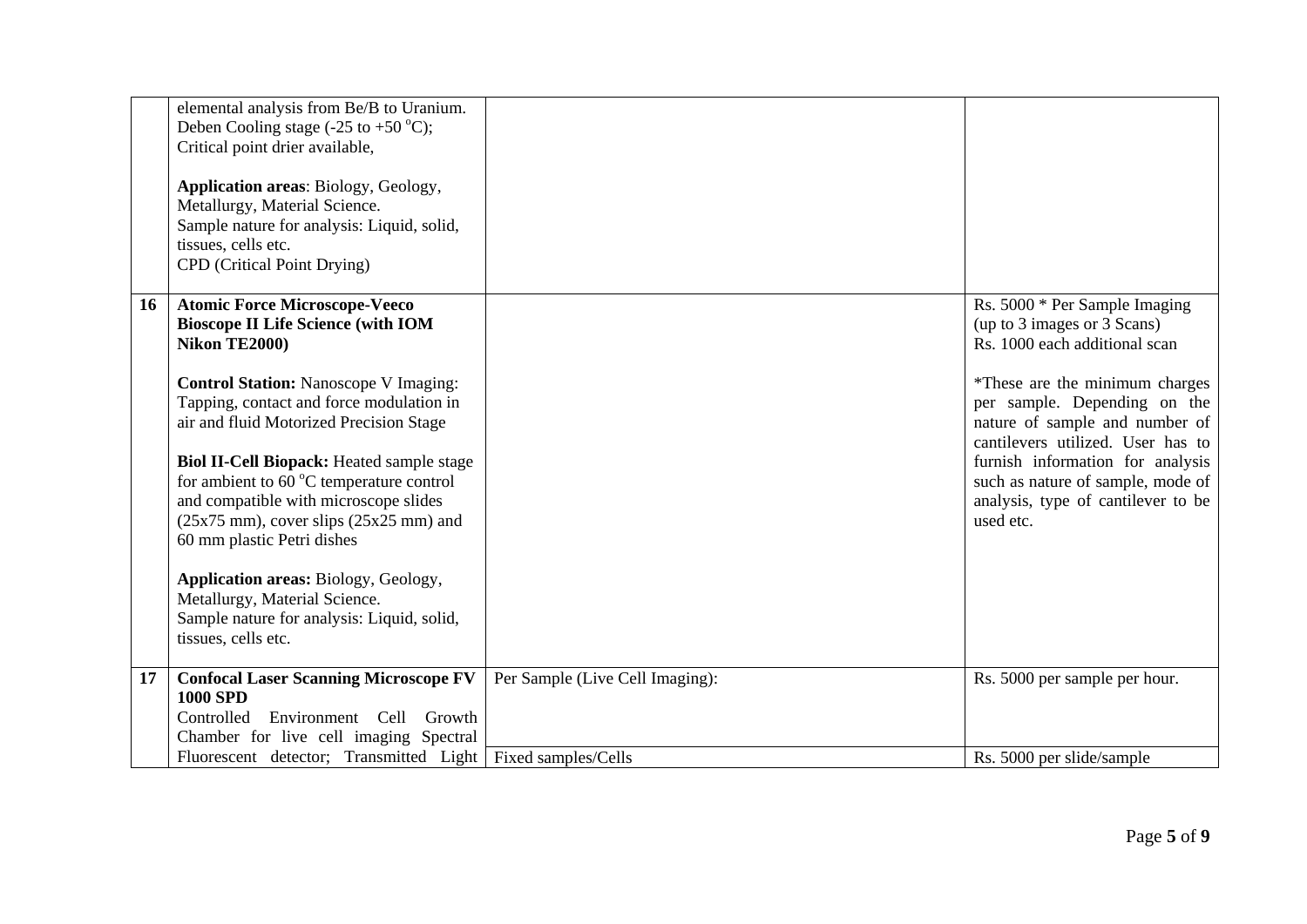|    | detector (Multi Ar laser 458, 488 & 515       |                                            |                                 |
|----|-----------------------------------------------|--------------------------------------------|---------------------------------|
|    | nm), 543 nm HeNe (230 V), 633 HeNe            |                                            |                                 |
|    | (230V) FRET and FRAP, Colocalization          |                                            |                                 |
|    | 3D                                            |                                            |                                 |
|    | analysis,<br>spectral<br>mixing,              |                                            |                                 |
|    | reconstructions                               |                                            |                                 |
| 18 | <b>Real Time In Vivo Optical Imaging</b>      | Per animal/Single image acquisition        | Rs. 5000                        |
|    | (Biospace Measures, France)                   |                                            |                                 |
|    | <b>Modes:</b> Luminescence, Fluorescence Rats | Continuous imaging                         | Rs. 7000 per hour               |
|    | and Mice available at NIPER. Before           |                                            |                                 |
|    | sending the samples, please get in touch      |                                            |                                 |
|    | with the undersigned.                         |                                            |                                 |
|    |                                               |                                            |                                 |
| 19 | <b>Research Grade Rheometer,</b>              |                                            | Rs. 2000 per sample             |
|    | <b>Bohlin C-V0R150</b>                        |                                            |                                 |
| 20 | Vir Tis Advantage Freeze Dryer,               |                                            | Rs. 2000 per sample up to       |
|    | 2.0 EL-85                                     |                                            | 100ml/24hr                      |
|    |                                               |                                            | $\alpha$                        |
|    |                                               |                                            | Rs. 2000 per hour of instrument |
|    |                                               |                                            | time whichever is more          |
| 21 | <b>High Pressure Homogenizer</b>              |                                            | Rs. 2000 per Sample             |
|    | <b>Emulsiflex C-3</b>                         |                                            |                                 |
|    |                                               |                                            |                                 |
| 22 | <b>Zeta Sizer</b>                             | Particle size                              | Rs. 2000 per Sample             |
|    |                                               | Zeta Potential                             | Rs. 2000 per Sample             |
| 23 | <b>Semi Preparative HPLC</b>                  | Method and Solvents to be provided by user | Rs. 5000 per hour of instrument |
|    |                                               |                                            | time                            |
| 24 | <b>Preparative HPLC</b>                       | Method and Solvents to be provided by user | Rs. 6000 per hour of instrument |
|    |                                               |                                            | time                            |
| 25 | <b>Automated flash purification system</b>    | Method and Solvents to be provided by user | Rs. 4000 per hour of instrument |
|    |                                               |                                            | time                            |
| 26 | <b>Size Exclusion Chromatography</b>          |                                            | Rs. 3500 per hour of instrument |
|    |                                               |                                            | time                            |
| 27 | <b>Freeze Dryer</b>                           |                                            | Rs. 2000 per sample up to       |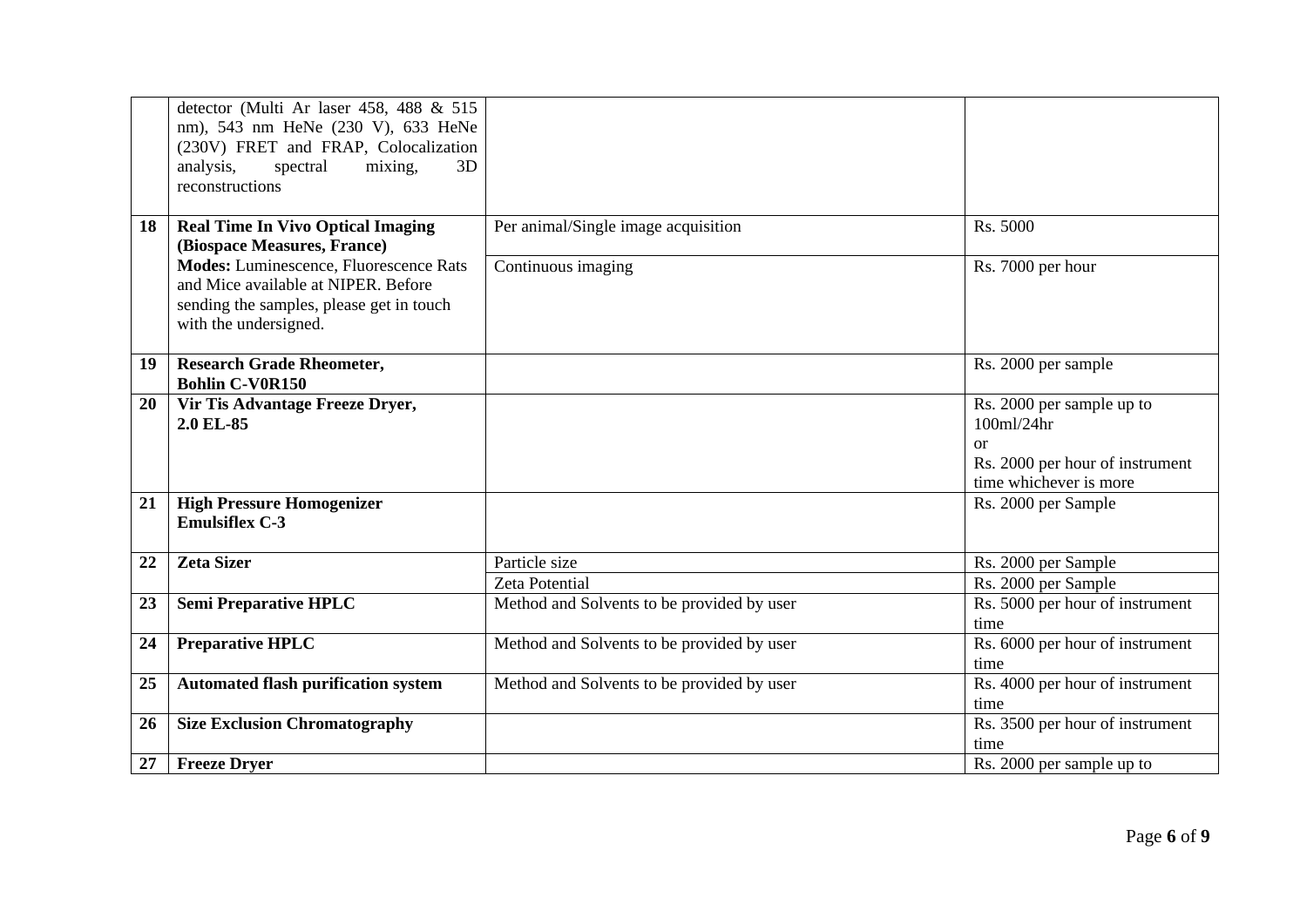|    |                                           |                                                                   | 100ml/24hr                       |
|----|-------------------------------------------|-------------------------------------------------------------------|----------------------------------|
|    |                                           |                                                                   | or                               |
|    |                                           |                                                                   | Rs. 2000 hour of instrument time |
|    |                                           |                                                                   | whichever is more                |
| 28 | <b>Flow Cytometer</b>                     |                                                                   | Rs. 4000 per hour of instrument  |
|    |                                           |                                                                   | time                             |
|    |                                           |                                                                   |                                  |
| 29 | <b>ULTRA CENTRIFUGE (Refrigerated)</b>    | <b>Fixed Angle Rotor without Tubes</b>                            | Rs. 2000 per hr.                 |
|    |                                           | Fixed Angle Rotor with Tubes                                      | Rs. 2500 per hr.                 |
|    |                                           | Swing Bucket without Tubes                                        | Rs. 2000 per hr.                 |
|    |                                           | Swing Bucket with Tubes                                           | Rs. 2500 per hr.                 |
| 30 | <b>CEM Liberty Microwave Peptide</b>      | Synthesis of peptides. (All chemicals and solvents also including | Rs 4500 per hour of instrument   |
|    | <b>Synthesizer. Make CEM Liberty.</b>     | amino acids, solid support resins, coupling reagents, auxiliary   | time                             |
|    | <b>Model 909600</b>                       | additives and deprotection reagents required for the synthesis of |                                  |
|    |                                           | peptide shall be provided by the user.)                           |                                  |
| 31 | <b>CEM Parallel Microwave Synthesizer</b> | Synthesis of organic compounds (All chemicals and solvents shall  | Rs 3000 per hour of instrument   |
|    | <b>Make CEM Explorer</b>                  | be provided by the user. Method for synthesis to be provided by   | time.                            |
|    | <b>Model 909155</b>                       | user.)                                                            |                                  |
| 32 | <b>AAPTEC</b> Peptide Synthesizer         | Synthesis of peptides. (All chemicals and solvents also including | Rs 3500 per hour of instrument   |
|    | <b>Make AAPTEC</b>                        | amino acids, solid support resins, coupling reagents, auxiliary   | time.                            |
|    | <b>Model FOCUS XC 36AA</b>                | additives and deprotection reagents required for the synthesis of |                                  |
|    |                                           | peptide shall be provided by the user.)                           |                                  |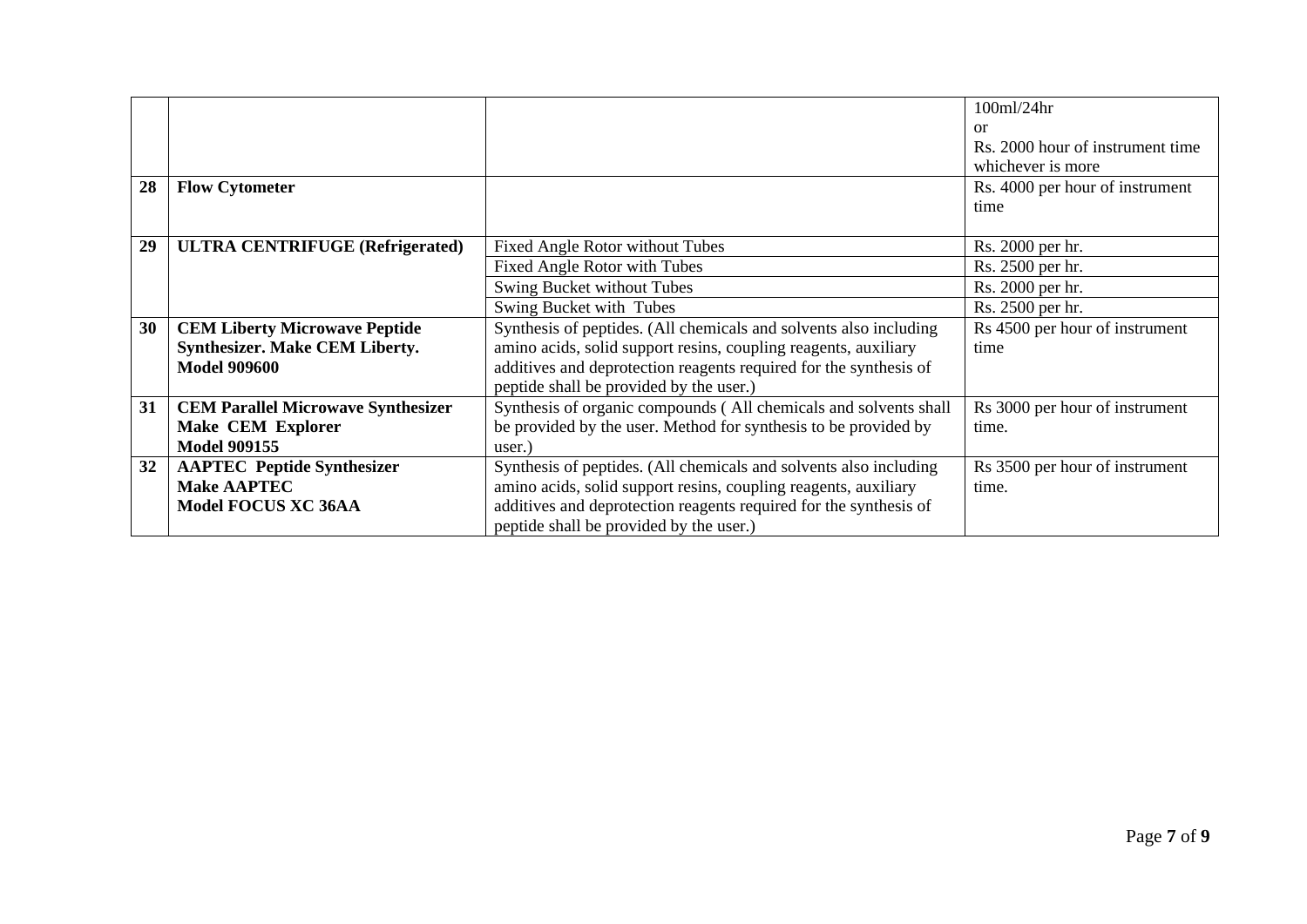## *Sample Submission Procedure*

| $\boldsymbol{I}$ | It is required to supply samples for each instrument separately with proper sample code, name of instrument, analysis<br>required and quantity of sample in the eppendorf tubes of 1.5 ml volume. Please provide required sample quantities as<br>specified on requisition forms. Please insure that only requested quantity is provided. |
|------------------|-------------------------------------------------------------------------------------------------------------------------------------------------------------------------------------------------------------------------------------------------------------------------------------------------------------------------------------------|
| $\overline{2}$   | Please add GST $\oslash$ 18.00 % in the above rate list.                                                                                                                                                                                                                                                                                  |
| $\mathbf{3}$     | Please add courier charges of Rs.100.                                                                                                                                                                                                                                                                                                     |
| $\boldsymbol{4}$ | Please add 25% in the above rate list for soft copy of analysis i.e. data in excel or other format which are possible with the<br>specific instrument except PDF.                                                                                                                                                                         |
| $5\overline{)}$  | The above charges are for industry.                                                                                                                                                                                                                                                                                                       |
| 6                | The academic institutes will be charged only half the charges indicated above.                                                                                                                                                                                                                                                            |
| $\overline{7}$   | The SME- Pharma will be charged only half of the charges indicated in list.                                                                                                                                                                                                                                                               |
| 8                | The samples will be analyzed within 15 working days after completion of all formalities. In case of short payment,<br>incomplete method, system problem the time will start after sorting all issues. Samples will be analyzed on first come first<br>served basis. No enquiry will be entertained after 30 days of dispatch of results.  |
| 9                | No enquiry from outside party regarding completion of analysis of samples will be entertained before 15 working days.                                                                                                                                                                                                                     |
| 10               | Samples requiring a specific method will not be accepted unless accompanied with detailed method and availability of<br>requisite infrastructure/chemicals at NIPER. The receipt of payment should also be deferred in these cases till the time<br>full clarity is obtained from party.                                                  |
| 11               | No sample will be processed without duly filled "Service Request Form" available on NIPER website                                                                                                                                                                                                                                         |
| 12               | Entry of outsider (submitting samples) will be strictly forbidden in the instrument laboratories. The samples must be<br>submitted to the authorized person.                                                                                                                                                                              |